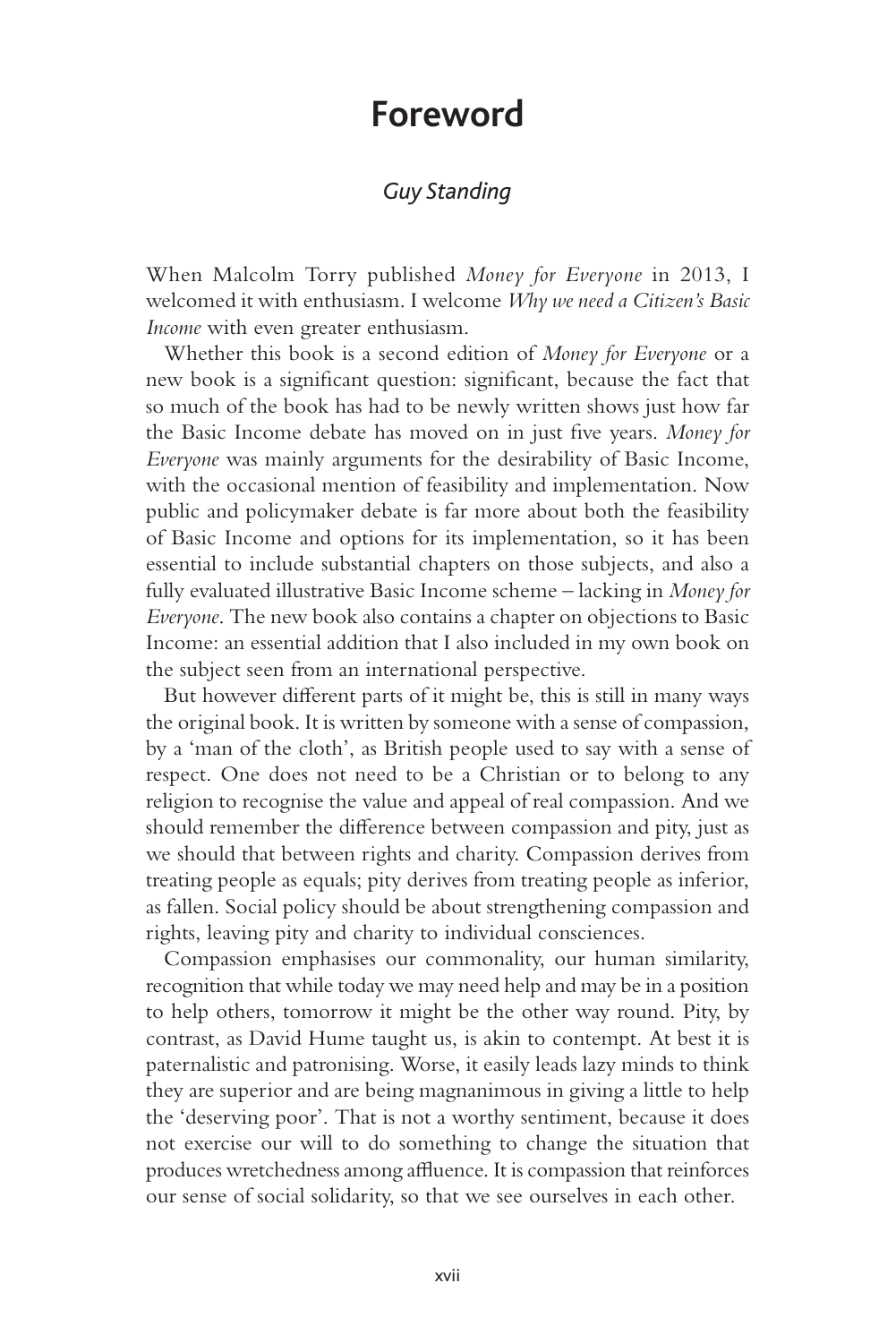This book is about an idea that has a long heritage. Some of the greatest minds through history have supported it. Today, there are reasons to believe that its time is coming. Across the world, suddenly we find numerous thoughtful people responding to the call for a Basic Income with a 'Why not?' retort, when only a few years ago we heard 'What utopian folly!'

The international network we established in 1986, named BIEN (Basic Income Earth Network), has drawn thousands of members from across the world, so that there are now national networks in countries as different as Germany, Italy, Japan, South Korea, Brazil, Argentina, the US and the Netherlands. The UK has its network member in the Citizens' Basic Income Trust, which has been ably led by Malcolm Torry. I urge readers to join BIEN and the Citizen's Basic Income Trust. The BIEN Congress is held every year, when dozens of papers are presented and discussed avidly, as they were in the Lisbon Congress in September 2017. The 2018 Congress will be held in Tampere, Finland, and the 2019 Congress will be held in New Delhi.

The growing interest in an unconditional Basic Income as a right for all stems from many ethical and social rationales. It is also a pragmatic reaction to the reality that during three decades of economic growth inequalities have grown remorselessly, while millions of people in the UK have wallowed in impoverishment. Governments have tinkered, but have found all sorts of excuses for leaving inequality to grow to historically unprecedented levels. We have had a steady drift to political utilitarianism that does nobody any credit. Make the 'middle class' happy. That is where the votes are! Give the deserving poor conditional benefits, in pity. Give all those undeserving 'scroungers' some harsh medicine, to be kind to them in the longer term. How smug and prejudiced.

Those who claim there are numerous 'scroungers' across the country – some alien breed who are 'not like You and Me' – and that swathes of people are 'dependent' should be confronted by a simple question: how do you know? And are we not all dependent on others, just as some are dependent on us? Anecdotal evidence of a few people makes for prejudicial and moralistic policy, which is invariably bad policy.

Recently, a much-cited opinion poll found that a majority of British people agreed with the proposition that benefits should be cut. This has been the claim made by newspapers and mainstream politicians, none of them relying on benefits for subsistence. Now, suppose those polled had been asked first, 'What is the weekly amount an unemployed person receives? What is the average amount someone with disability receives?' How many of them would have known the correct answers, or the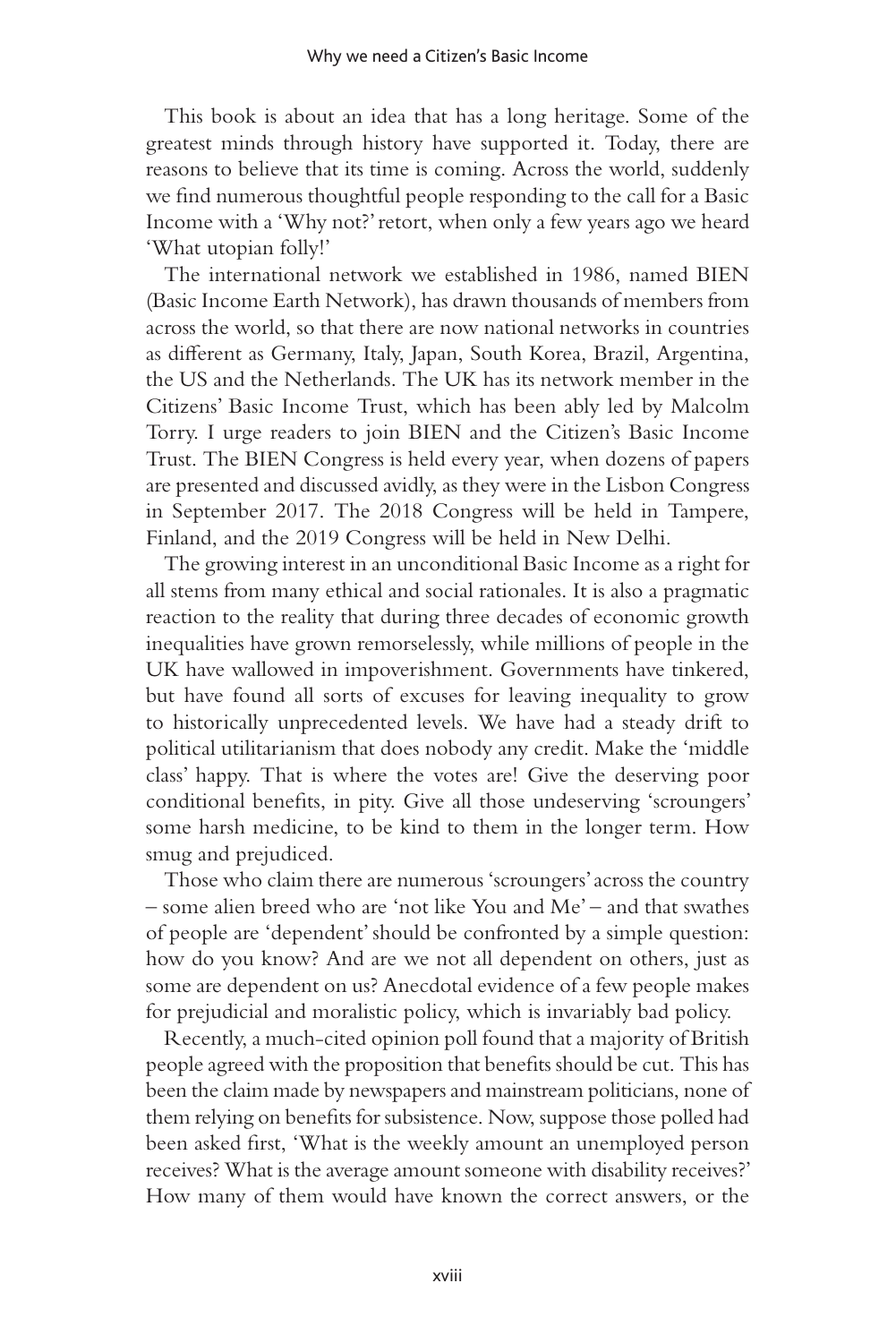#### Foreword

conditions in which the vast majority seeking benefits have to live? And yet those who responded to the poll had been persuaded that the level should be cut. It is a mentality that stems from decades of moving away from solidaristic systems based on principles of compassion to one based on targeting, probing and stigmatising, through means tests and behaviour tests.

There is something else happening that may turn the tide in favour of a Basic Income. Today, millions of people, in Britain and globally, are entering the precariat, which I have depicted in my books as the new dangerous class because they see their need for basic security wilfully ignored by the mainstream political parties described as 'centre right' and 'centre left'. Most of those in the precariat are just trying to create a meaningful life for themselves. And yet so far they have been factored out of political calculations. It would be dishonest of politicians to pretend that a combination of means tests and behaviour tests could overcome the poverty traps – whereby the precariat often pay a marginal tax rate of over 80 per cent, twice what the 'middle class' is expected to  $pay - let$  alone what I have called the precarity traps, which make it the fact that many end up paying more than 100 per cent 'tax' on income gained in some precarious short-term job.

Those in the precariat know that, and are beginning to growl about the inequity and inequality in which they have to live. Their anger is justifiable, and it will not go away. The anger and hurt will grow much worse if Universal Credit is rolled out across the country. It is a mean-spirited policy coloured by arbitrary sanctions and stigmatisation.

Malcolm Torry is a voice of reasonableness. He can see that providing every one of us – sinners as well as saints – with a Basic Income is affordable and would actually help make people more productive, not lazier, and make more people more likely to be responsible citizens, with a greater sense of altruism and tolerance.

Like most of us who support moving towards a Basic Income – and it is the direction that counts – he is realistic enough to know that it will only come about when those who believe in it have the courage and energy to struggle for its realisation.

Malcolm Torry's is one of our best voices: rational and persuasive, and persuasive because rational. His book makes an important contribution to a debate that is becoming livelier by the day.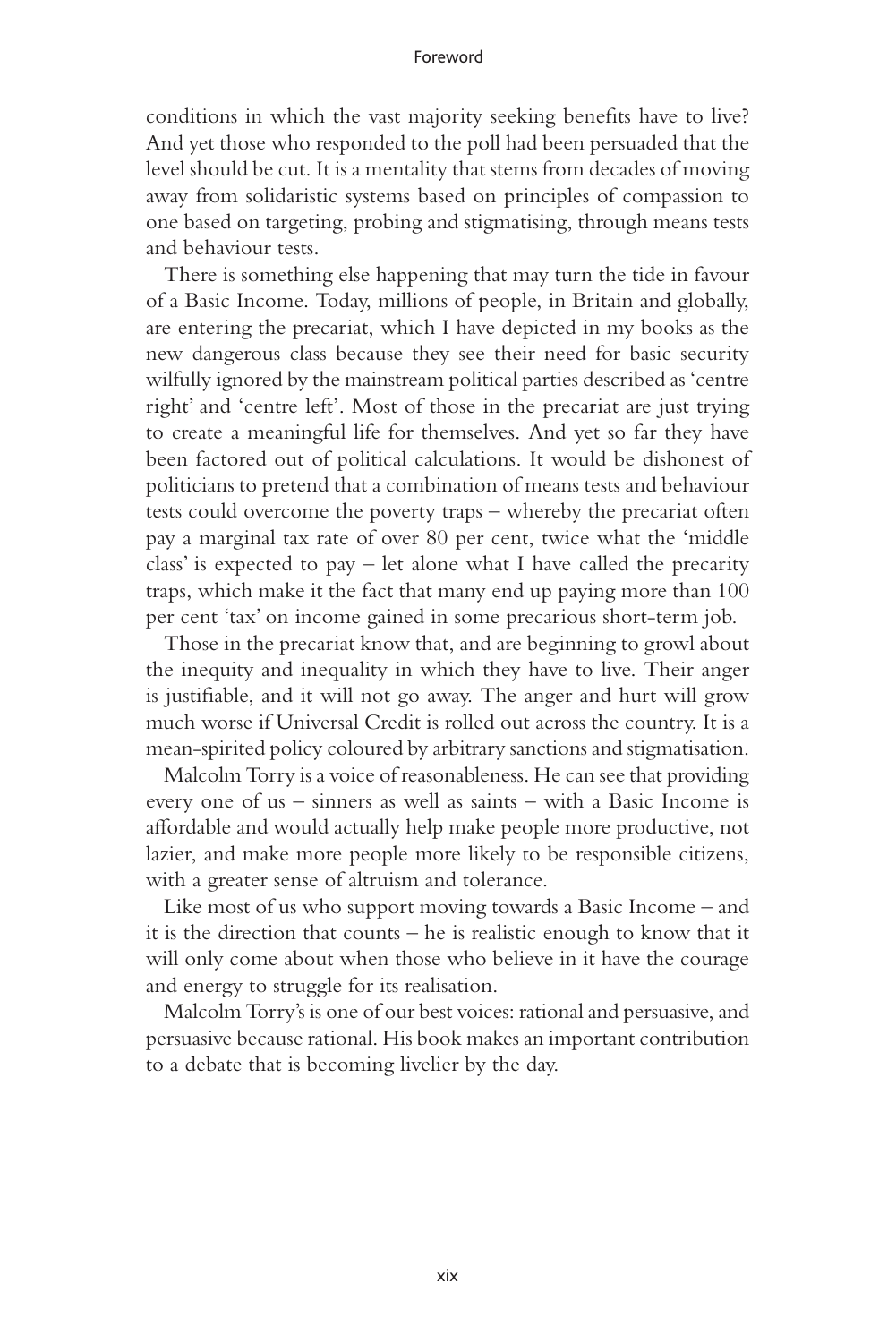# **Preface**

A Citizen's Basic Income is an unconditional and nonwithdrawable income paid to every individual: that is, the same amount of money, every week or every month, for each person (with higher amounts paid to older people, and smaller amounts for children). It is a remarkably simple idea, with the potential to make our economy and our employment market more efficient, make work pay, encourage training and enterprise, make our society more cohesive, reduce poverty and inequality, and set people free from bureaucratic intrusion.

Discussion of the desirability, feasibility and implementation of Citizen's Basic Income will often be context specific because it is in relation to a particular tax and benefits system that many of the arguments will have to be formulated. The context envisaged in this book is the UK's tax and benefits system, and readers in other countries will need to ask how those arguments might need to be adapted for their own situations.

This book is a second edition of *Money for Everyone*, published in 2013. The reasons for publishing *Money for Everyone* were that it was then more than 10 years since the previous general treatment in English of arguments for a Citizen's Basic Income;<sup>1</sup> following the urban unrest of August 2011 there was considerable concern about growing inequality, and, although the suggestion was often made that a Citizen's Basic Income might be able to help, little detailed exploration of the idea had been offered;<sup>2</sup> whatever solutions to the problems facing our benefits system were tried, the problems only seemed to get worse; and a Citizen's Basic Income was being actively debated and occasionally piloted in other parts of the world.3 *Money for Everyone* filled a gap, and might have been one of the reasons for the increasing level of debate on Citizen's Basic Income in the UK from 2013 onwards.4

We had expected *Money for Everyone* to serve as a general introduction to the topic for a number of years, and we placed details of illustrative Citizen's Basic Income schemes on the Citizen's Income Trust's website because we believed that the figures would go out of date more quickly than the book. In fact, the Citizen's Basic Income debate has evolved so quickly during the past five years that it is now the book that is seriously out of date: hence this new edition – or rather, this new book. So much of *Money for Everyone* has had to be rewritten and reorganized that the publisher has decided that a new title and a new cover would be appropriate.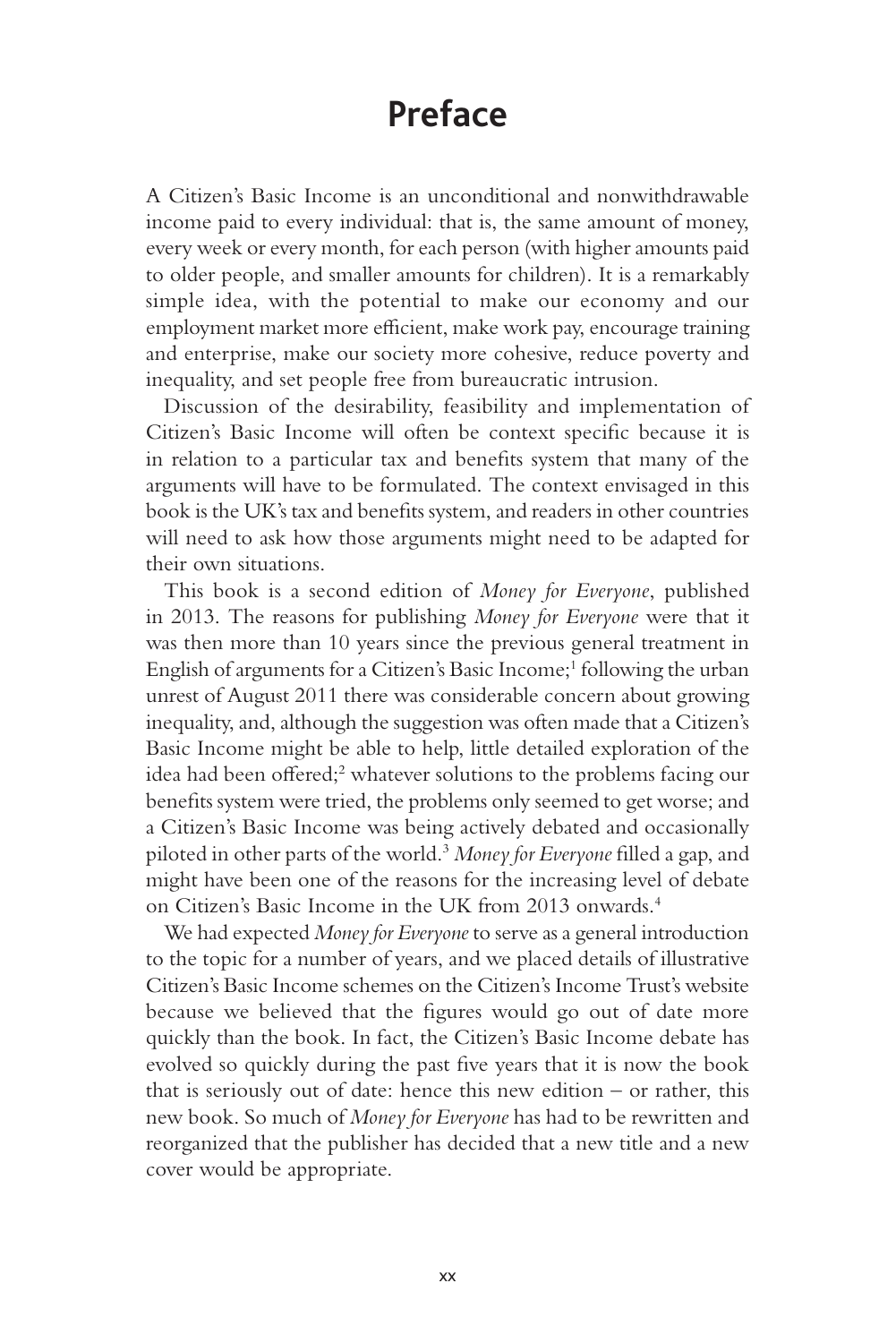There is now a vast literature on Citizen's Basic Income. When I wrote *Money for Everyone* I could legitimately claim to have kept up to date with all of the relevant literature in English, and with some of it in other languages. I can no longer make that claim, and neither can anyone else. There are now several introductory books and reports on the market, each from its own point of view, along with a plethora of books, reports and articles tackling aspects of the debate.5 *Money for Everyone* aimed to provide a carefully evidenced general introduction to Citizen's Basic Income, and its approach might best be described as 'social administration'. In this it remains distinctive. During the past five years political and public interest in Citizen's Basic Income has increased considerably, and important symptoms of the seriousness with which the issue is now taken are the abuse and purposeful selection of evidence.<sup>6</sup> It is therefore even more important that an up-to-date and thoroughly evidenced introduction to the desirability, feasibility and implementation of Citizen's Basic Income should be available. This new edition intends to provide that.

A reader who has read *Money for Everyone* will notice some significant differences between the two editions. *Money for Everyone* was largely about why it would be a good idea to implement a Citizen's Basic Income. *Why We Need a Citizen's Basic Income* is still about that, as the title suggests: but there is now more emphasis on feasibility and implementation, as those are the issues in which the public debate is increasingly interested. The increasing attention being paid to Citizen's Basic Income has of course generated vigorous objections to the proposal, so this new edition pays careful attention to several of those. So that new material could be included, the reader will find less attention being paid to the history of the benefits system, and to such broad issues as citizenship and social justice: in the case of citizenship, because readers can refer to *Money for Everyone* for such a discussion; and, in relation to social justice, because there are already excellent recent treatments of social justice arguments for Citizen's Basic Income.7

One thing that has not changed since *Money for Everyone* was published in 2013 is the fact of social and economic change. The world continues to change, and to suppose that our benefits system can simply go on as before, with the occasional tinkering at the edges, will be to consign our society, our economy and our employment market to entirely unnecessary rigidities. We can do better than that. There was a time when the UK's Welfare State led the world, as did much else about this country. We are still capable of innovation. Now is the time to show how to create a tax and benefits system fit for this still